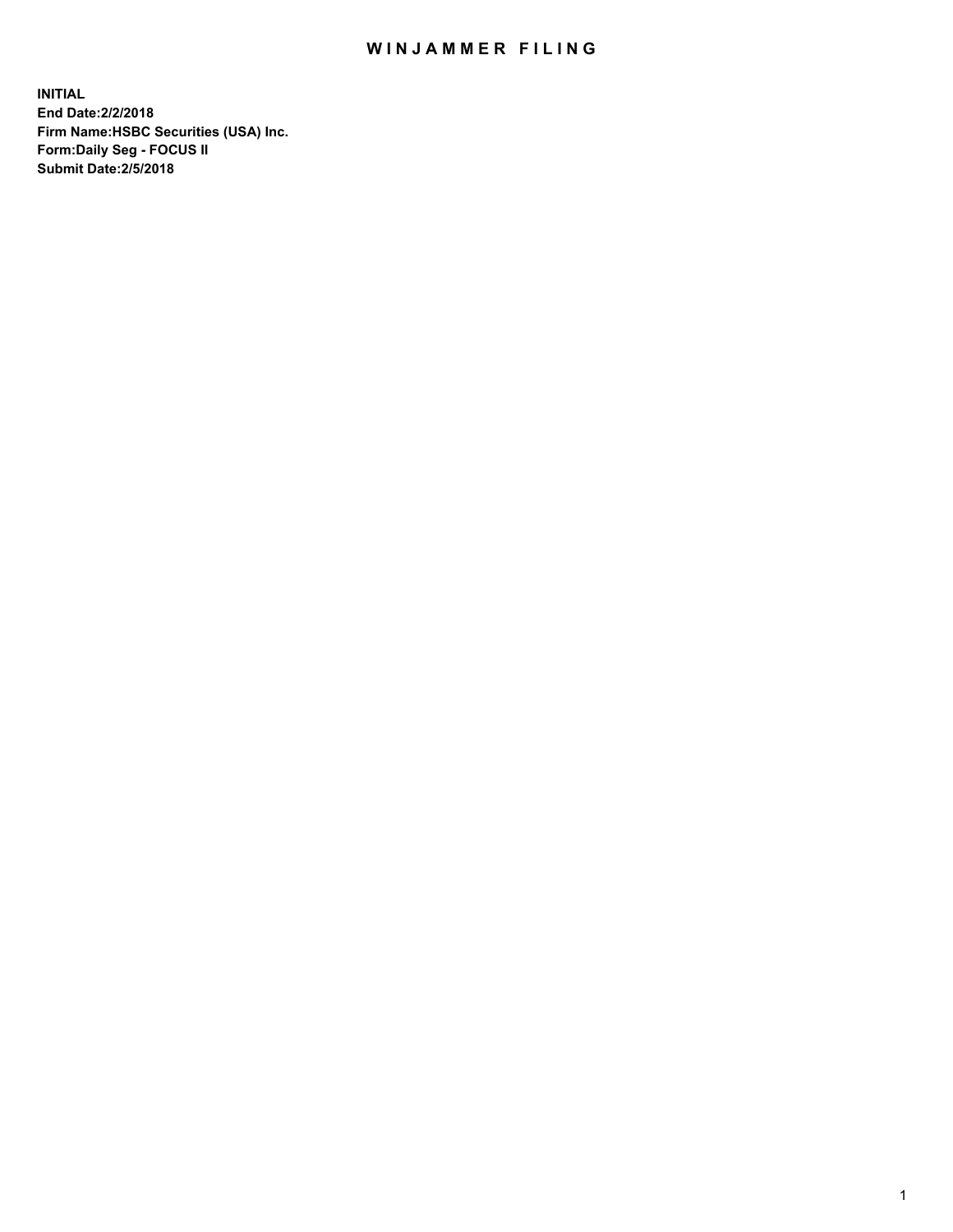## **INITIAL End Date:2/2/2018 Firm Name:HSBC Securities (USA) Inc. Form:Daily Seg - FOCUS II Submit Date:2/5/2018 Daily Segregation - Cover Page**

| Name of Company<br><b>Contact Name</b><br><b>Contact Phone Number</b><br><b>Contact Email Address</b>                                                                                                                                                                                                                         | <b>HSBC Securities (USA) Inc.</b><br>Mic hael Vacca<br>212-525-7951<br>michael.vacca@us.hsbc.com |
|-------------------------------------------------------------------------------------------------------------------------------------------------------------------------------------------------------------------------------------------------------------------------------------------------------------------------------|--------------------------------------------------------------------------------------------------|
| FCM's Customer Segregated Funds Residual Interest Target (choose one):<br>a. Minimum dollar amount: ; or<br>b. Minimum percentage of customer segregated funds required:%; or<br>c. Dollar amount range between: and; or<br>d. Percentage range of customer segregated funds required between: % and %.                       | 98,000,000<br><u>0</u><br><u>00</u><br>00                                                        |
| FCM's Customer Secured Amount Funds Residual Interest Target (choose one):<br>a. Minimum dollar amount: ; or<br>b. Minimum percentage of customer secured funds required:%; or<br>c. Dollar amount range between: and; or<br>d. Percentage range of customer secured funds required between: % and %.                         | 25,000,000<br><u>0</u><br><u>00</u><br>00                                                        |
| FCM's Cleared Swaps Customer Collateral Residual Interest Target (choose one):<br>a. Minimum dollar amount: ; or<br>b. Minimum percentage of cleared swaps customer collateral required:%; or<br>c. Dollar amount range between: and; or<br>d. Percentage range of cleared swaps customer collateral required between:% and%. | 122,000,000<br><u>0</u><br><u>00</u><br><u>00</u>                                                |

Attach supporting documents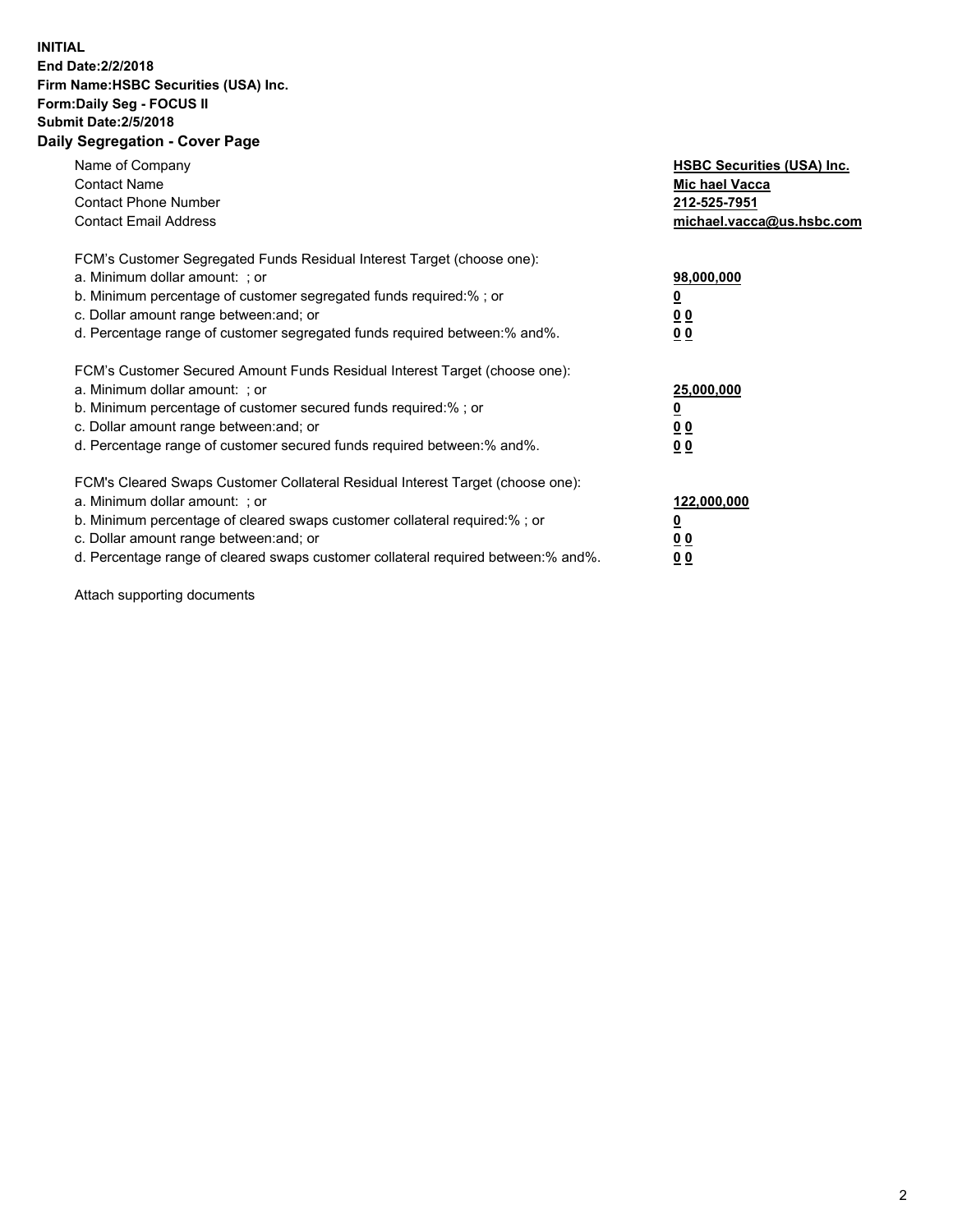**INITIAL End Date:2/2/2018 Firm Name:HSBC Securities (USA) Inc. Form:Daily Seg - FOCUS II Submit Date:2/5/2018 Daily Segregation - Secured Amounts** Foreign Futures and Foreign Options Secured Amounts Amount required to be set aside pursuant to law, rule or regulation of a foreign government or a rule of a self-regulatory organization authorized thereunder **0** [7305] 1. Net ledger balance - Foreign Futures and Foreign Option Trading - All Customers A. Cash **56,848,706** [7315] B. Securities (at market) **94,833,431** [7317] 2. Net unrealized profit (loss) in open futures contracts traded on a foreign board of trade **-13,466,460** [7325] 3. Exchange traded options a. Market value of open option contracts purchased on a foreign board of trade **0** [7335] b. Market value of open contracts granted (sold) on a foreign board of trade **0** [7337] 4. Net equity (deficit) (add lines 1. 2. and 3.) **138,215,677** [7345] 5. Account liquidating to a deficit and account with a debit balances - gross amount **3,401** [7351] Less: amount offset by customer owned securities **0** [7352] **3,401** [7354] 6. Amount required to be set aside as the secured amount - Net Liquidating Equity Method (add lines 4 and 5) **138,219,078** [7355] 7. Greater of amount required to be set aside pursuant to foreign jurisdiction (above) or line 6. **138,219,078** [7360] FUNDS DEPOSITED IN SEPARATE REGULATION 30.7 ACCOUNTS 1. Cash in banks A. Banks located in the United States **43,242,491** [7500] B. Other banks qualified under Regulation 30.7 **0** [7520] **43,242,491** [7530] 2. Securities A. In safekeeping with banks located in the United States **31,705,724** [7540] B. In safekeeping with other banks qualified under Regulation 30.7 **0** [7560] **31,705,724** [7570] 3. Equities with registered futures commission merchants A. Cash **0** [7580] B. Securities **0** [7590] C. Unrealized gain (loss) on open futures contracts **0** [7600] D. Value of long option contracts **0** [7610] E. Value of short option contracts **0** [7615] **0** [7620] 4. Amounts held by clearing organizations of foreign boards of trade A. Cash **0** [7640] B. Securities **0** [7650] C. Amount due to (from) clearing organization - daily variation **0** [7660] D. Value of long option contracts **0** [7670] E. Value of short option contracts **0** [7675] **0** [7680] 5. Amounts held by members of foreign boards of trade A. Cash **53,438,549** [7700] B. Securities **63,127,707** [7710] C. Unrealized gain (loss) on open futures contracts **-13,466,460** [7720] D. Value of long option contracts **0** [7730] E. Value of short option contracts **0** [7735] **103,099,796** [7740] 6. Amounts with other depositories designated by a foreign board of trade **0** [7760] 7. Segregated funds on hand **0** [7765] 8. Total funds in separate section 30.7 accounts **178,048,011** [7770] 9. Excess (deficiency) Set Aside for Secured Amount (subtract line 7 Secured Statement Page 1 from Line 8) **39,828,933** [7380] 10. Management Target Amount for Excess funds in separate section 30.7 accounts **25,000,000** [7780]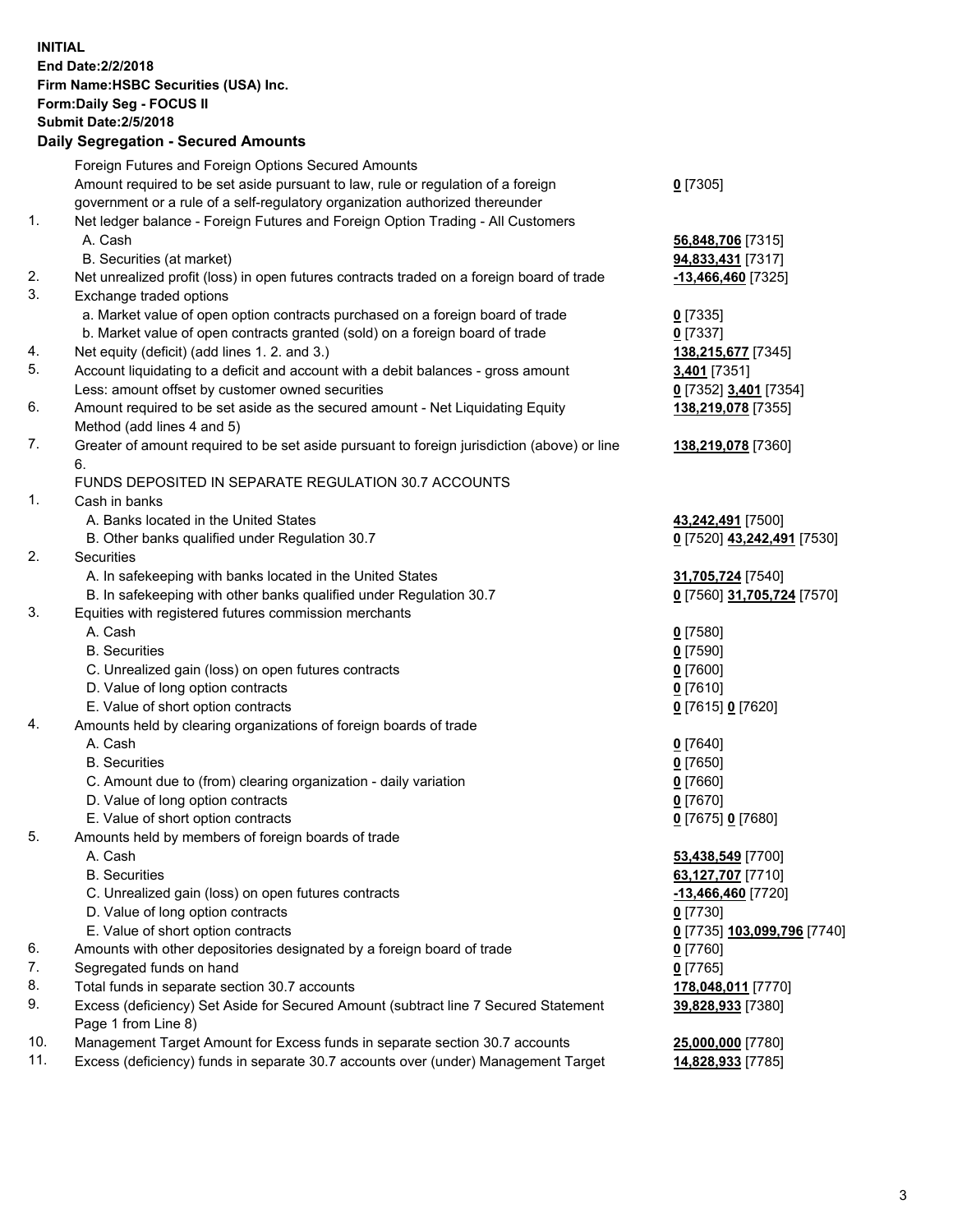| <b>INITIAL</b> | End Date: 2/2/2018<br>Firm Name: HSBC Securities (USA) Inc.<br>Form: Daily Seg - FOCUS II<br><b>Submit Date: 2/5/2018</b><br>Daily Segregation - Segregation Statement |                                          |
|----------------|------------------------------------------------------------------------------------------------------------------------------------------------------------------------|------------------------------------------|
|                |                                                                                                                                                                        |                                          |
| 1.             | SEGREGATION REQUIREMENTS(Section 4d(2) of the CEAct)                                                                                                                   |                                          |
|                | Net ledger balance<br>A. Cash                                                                                                                                          |                                          |
|                |                                                                                                                                                                        | -345,013,030 [7010]                      |
| 2.             | B. Securities (at market)                                                                                                                                              | 970,943,377 [7020]                       |
| 3.             | Net unrealized profit (loss) in open futures contracts traded on a contract market<br>Exchange traded options                                                          | 527,431,148 [7030]                       |
|                | A. Add market value of open option contracts purchased on a contract market                                                                                            |                                          |
|                | B. Deduct market value of open option contracts granted (sold) on a contract market                                                                                    | 126,440,136 [7032]<br>-14,776,167 [7033] |
| 4.             | Net equity (deficit) (add lines 1, 2 and 3)                                                                                                                            | 1,265,025,464 [7040]                     |
| 5.             | Accounts liquidating to a deficit and accounts with                                                                                                                    |                                          |
|                | debit balances - gross amount                                                                                                                                          | 139,122,055 [7045]                       |
|                | Less: amount offset by customer securities                                                                                                                             | -139,122,055 [7047] 0 [7050]             |
| 6.             | Amount required to be segregated (add lines 4 and 5)                                                                                                                   | 1,265,025,464 [7060]                     |
|                | FUNDS IN SEGREGATED ACCOUNTS                                                                                                                                           |                                          |
| 7.             | Deposited in segregated funds bank accounts                                                                                                                            |                                          |
|                | A. Cash                                                                                                                                                                | 38,006,850 [7070]                        |
|                | B. Securities representing investments of customers' funds (at market)                                                                                                 | $0$ [7080]                               |
|                | C. Securities held for particular customers or option customers in lieu of cash (at                                                                                    | 199,088,058 [7090]                       |
|                | market)                                                                                                                                                                |                                          |
| 8.             | Margins on deposit with derivatives clearing organizations of contract markets                                                                                         |                                          |
|                | A. Cash                                                                                                                                                                | 350,048,470 [7100]                       |
|                | B. Securities representing investments of customers' funds (at market)                                                                                                 | $0$ [7110]                               |
|                | C. Securities held for particular customers or option customers in lieu of cash (at                                                                                    | 756,609,649 [7120]                       |
|                | market)                                                                                                                                                                |                                          |
| 9.             | Net settlement from (to) derivatives clearing organizations of contract markets                                                                                        | <mark>-97,197,121</mark> [7130]          |
| 10.            | Exchange traded options                                                                                                                                                |                                          |
|                | A. Value of open long option contracts                                                                                                                                 | 126,440,136 [7132]                       |
|                | B. Value of open short option contracts                                                                                                                                | -14,776,167 <sup>[7133]</sup>            |
| 11.            | Net equities with other FCMs                                                                                                                                           |                                          |
|                | A. Net liquidating equity                                                                                                                                              | 1,438,514 [7140]                         |
|                | B. Securities representing investments of customers' funds (at market)                                                                                                 | 0 [7160]                                 |
|                | C. Securities held for particular customers or option customers in lieu of cash (at                                                                                    | $0$ [7170]                               |
|                | market)                                                                                                                                                                |                                          |
| 12.<br>13.     | Segregated funds on hand                                                                                                                                               | 15,245,670 [7150]                        |
| 14.            | Total amount in segregation (add lines 7 through 12)                                                                                                                   | 1,374,904,059 [7180]                     |
| 15.            | Excess (deficiency) funds in segregation (subtract line 6 from line 13)<br>Management Target Amount for Excess funds in segregation                                    | 109,878,595 [7190]<br>98,000,000 [7194]  |
| 16.            | Excess (deficiency) funds in segregation over (under) Management Target Amount                                                                                         | 11,878,595 [7198]                        |
|                |                                                                                                                                                                        |                                          |

16. Excess (deficiency) funds in segregation over (under) Management Target Amount Excess